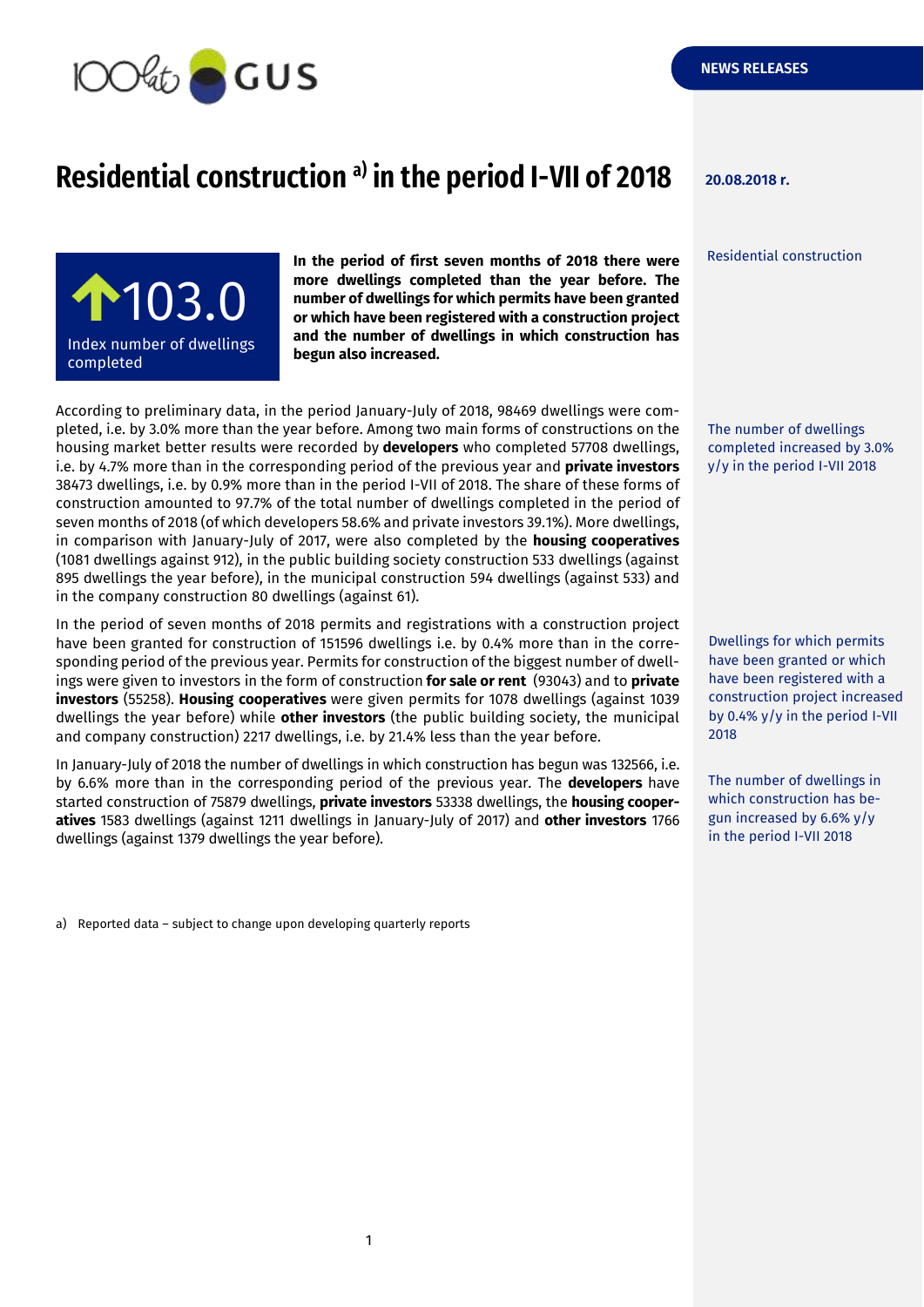



## **Table 1. Residential construction results** *<sup>b</sup>***)**

| I-VII<br>2017=100<br>103.0                |  |  |  |  |  |  |
|-------------------------------------------|--|--|--|--|--|--|
|                                           |  |  |  |  |  |  |
|                                           |  |  |  |  |  |  |
|                                           |  |  |  |  |  |  |
|                                           |  |  |  |  |  |  |
| 100.9                                     |  |  |  |  |  |  |
| 104.7                                     |  |  |  |  |  |  |
| 118.5                                     |  |  |  |  |  |  |
| 81.1                                      |  |  |  |  |  |  |
| Dwellings in which construction has begun |  |  |  |  |  |  |
| 106.6                                     |  |  |  |  |  |  |
| $x^{\mathbf{d}}$                          |  |  |  |  |  |  |
| $_{\chi}$ d)                              |  |  |  |  |  |  |
| 130.7                                     |  |  |  |  |  |  |
| 128.1                                     |  |  |  |  |  |  |
|                                           |  |  |  |  |  |  |

## Residential construction results

## **Dwellings for which permits have been granted or which have been registered with a construction project**

| <b>Total</b>         | 19658 | 95.2    | 87.0 | 151596 | 100.4        |
|----------------------|-------|---------|------|--------|--------------|
| Private              | 8750  | $_v$ d) | 97.9 | 55258  | $_{\chi}$ d) |
| For sale or rent     | 10788 | $_v$ d) | 81.9 | 93043  | $_{\chi}$ d) |
| Cooperative          | 52    | 30.6    | 13.8 | 1078   | 103.8        |
| Others <sup>c)</sup> | 68    | 9.0     | 58.1 | 2217   | 78.6         |

b) Since January of 2018 data regarding the effects of "the individual construction" concern only dwellings realized for the investor's own needs; dwellings for sale or rent (included into this form of construction so far) have been included into the form of "construction designated for sale or rent" .c) The company, municipal and public building society construction. d) According to the revised scope of forms of construction, indices in relation to the corresponding period of the previous year will be presented from January of 2019.